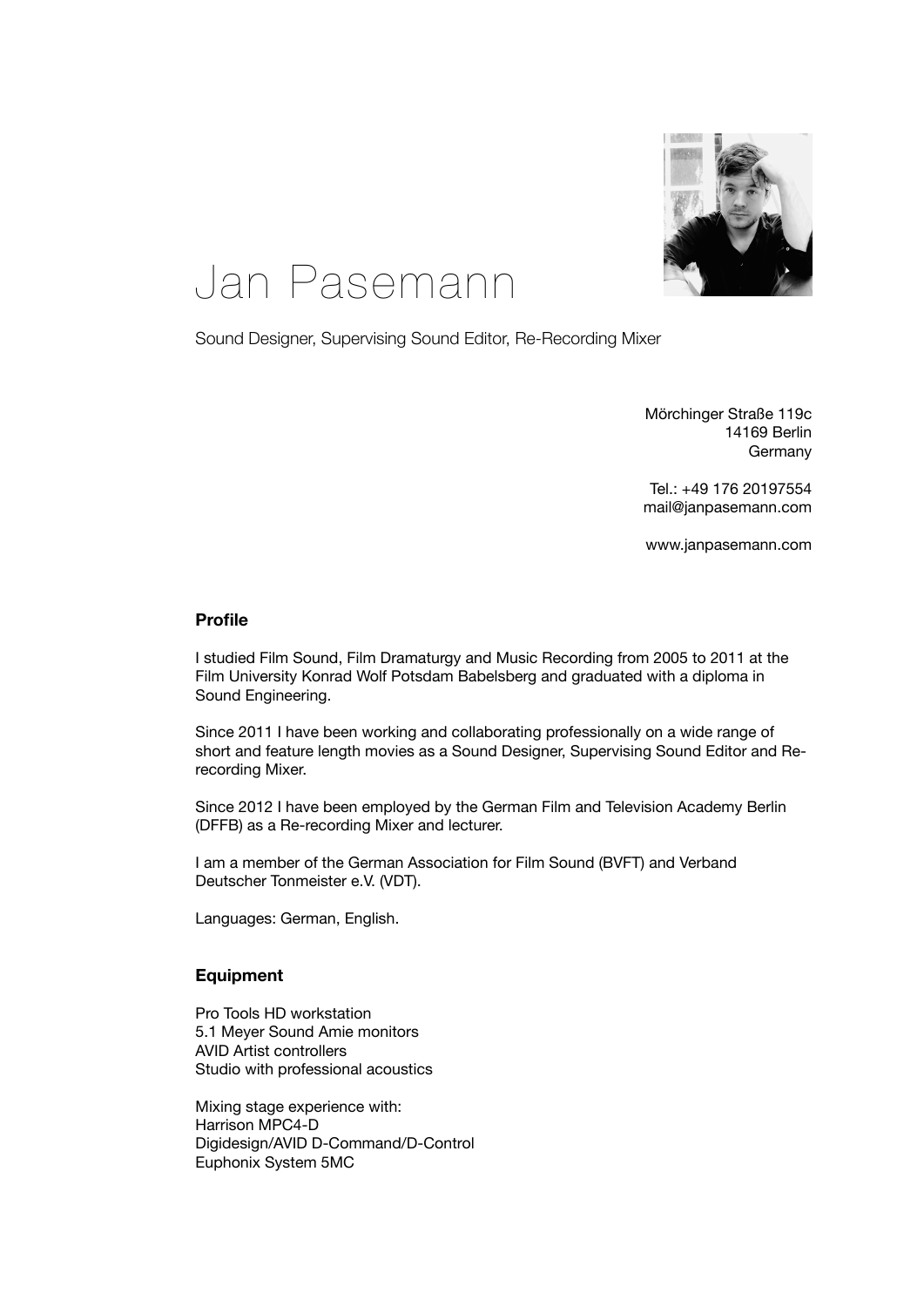## **Selected Works**

(for a more comprehensive list please visit IMDB: [www.imdb.com/name/nm5322145](http://www.imdb.com/name/nm5322145))

**Une Histoire Provisoire** (2022, Luxembourg, Switzerland) Director: Romed Wyder, Producer: Amour Fou Luxembourg, Milan Film, Paradigms Films) Job: Dialogue Editor

**Anton & Pepe** Radioplay Series, Episodes 2-5 (2021, Germany) Director: Axel Ranisch/Paul Zacher, Producer: NDR (Northern German Broadcasting) Job: Supervising Sound Editor/Re-recording Mixer

**Luchadoras** (2021, Germany, Mexico) Director: Paola Calvo/Patrick Jasim, Producer: Tumult Film/Sutor Kolonko Job: Supervising Sound Editor/Sound Designer

**Ich glaub, ich muss nach Juchitán** (2021, Germany) Director: Sonja auf der Klamm, Producer: DFFB/RBB (Berlin Brandenburg Broadcasting)/ sinnema Job: Re-recording Mixer

**Tatort, In der Familie 2** (2020, Germany) Director: Pia Strietmann, Producer: X-Filme Job: Re-recording Mixer

**Glitter & Dust** (2020, Germany) Director: Anna Koch/Julia Lemke, Producer: Flare Film Job: Supervising Sound Editor/Sound Designer

**1986** (2019, Germany, Belarus) Director: Lothar Herzog, Producer: Rohfilm Productions Job: Re-recording Mixer (Best Feature Film: Mosfilmfest Moscow)

**The Components of Love** (2019, Germany) Director: Miriam Bliese, Producer: DFFB/RBB (Berlin Brandenburg Broadcasting) Job: Re-Recording Mixer

**Budynok** (2019, Germany, Ukraine) Director: Tatjana Kononenko/Matilda Mester, Producer: DFFB/Inspiration Films Job: Re-recording Mixer

**Rushing Green with Horses** (2019, Germany) Director: Ute Aurand, Producer: Ute Aurand Film Produktion Job: Re-Recording Mixer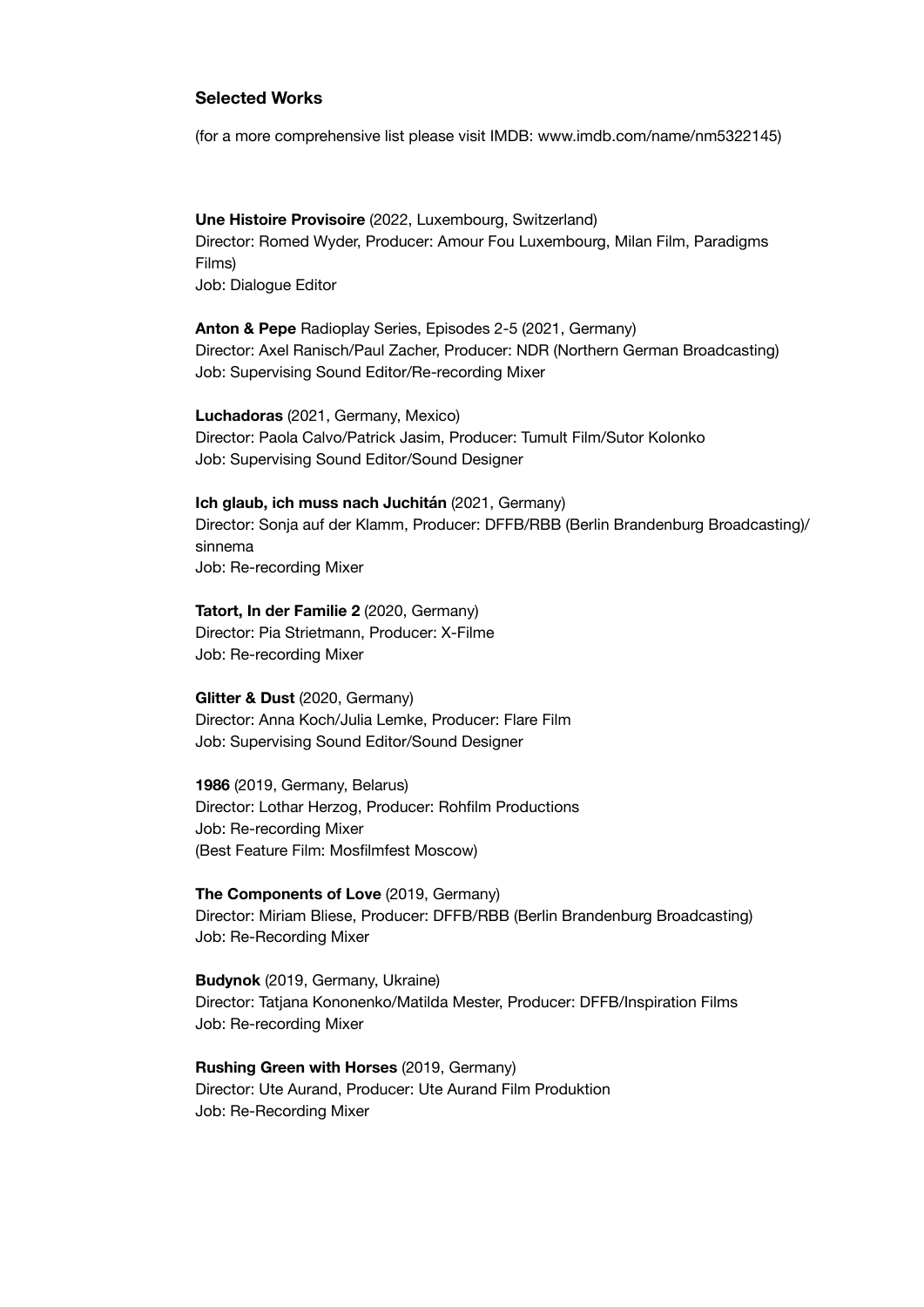**Jiyan** (2019, Germany) Director: Süheyla Schwenk, Producer: DFFB Job: Re-recording Mixer (Audience Award: Entrevues Belfort International Film Festival 2019)

**Endlich Witwer** (2018, Germany) Director: Pia Strietmann, Producer: Bavaria Fiction/ZDF (Zweites Deutsches Fernsehen) Job: Re-Recording Mixer (Directing Award: Bayerischer Fernsehpreis 2020)

**The Third King** (Short) (2018, Germany) Director: Christoph Oliver Strunck, Producer: Neopol Film/Esperanto Entertainment Job: Sound Designer, Re-Recording Mixer (Best Foreign Film, New York Shorts International Film Festival 2018)

**Sarah Joue Un Loup-Garou** (2017, Swiss/Germany) Director: Katharina Wyss, Producer: Intermezzo Films/Mnemosyn Films Job: Re-Recording Mixer (Best Director, New Berlin Film Award 2018)

#### **All These Sleepless Nights** (2016, UK/Poland)

Director: Michał Marczak, Producer: Pulse/Endorfina Studio Job: Supervising Sound Editor, Sound Designer (Directing Award: World Cinema Documentary, Sundance Film Festival 2016)

**Win By Fall** (2016, Germany)

Director: Anna Koch, Producer: Anna Wendt Filmproduktion Job: Re-Recording Mixer (Best Documentary, International Hof Film Festival 2016)

**Violently Happy** (2016, Germany)

Director: Paola Calvo, Producer: lüthje schneider hörl Film Job: Re-Recording Mixer

**Familie Lotzmann auf den Barrikaden** (2016, Germany) Director: Axel Ranisch, Producer: Kordes & Kordes Film Job: Re-Recording Mixer (Nomination Best Fiction, Grimme Preis 2019)

**Chronicle of a Revolt - One Year Istanbul** (2015, Turkey/Germany) Director: Biene Pilavci/Ayla Gottschlich, Producer: Soilfilms Media Job: Supervising Sound Editor, Sound Designer

**Alki Alki** (2015, Germany) Director: Axel Ranisch, Producer: Sehr Gute Filme Job: Re-Recording Mixer

**Coming of Age** (2015, South Africa, Germany) Director: Teboho Edkins, Producer: Steps International Job: Re-Recording Mixer (Best Film, Tronto Film Festival 2015)